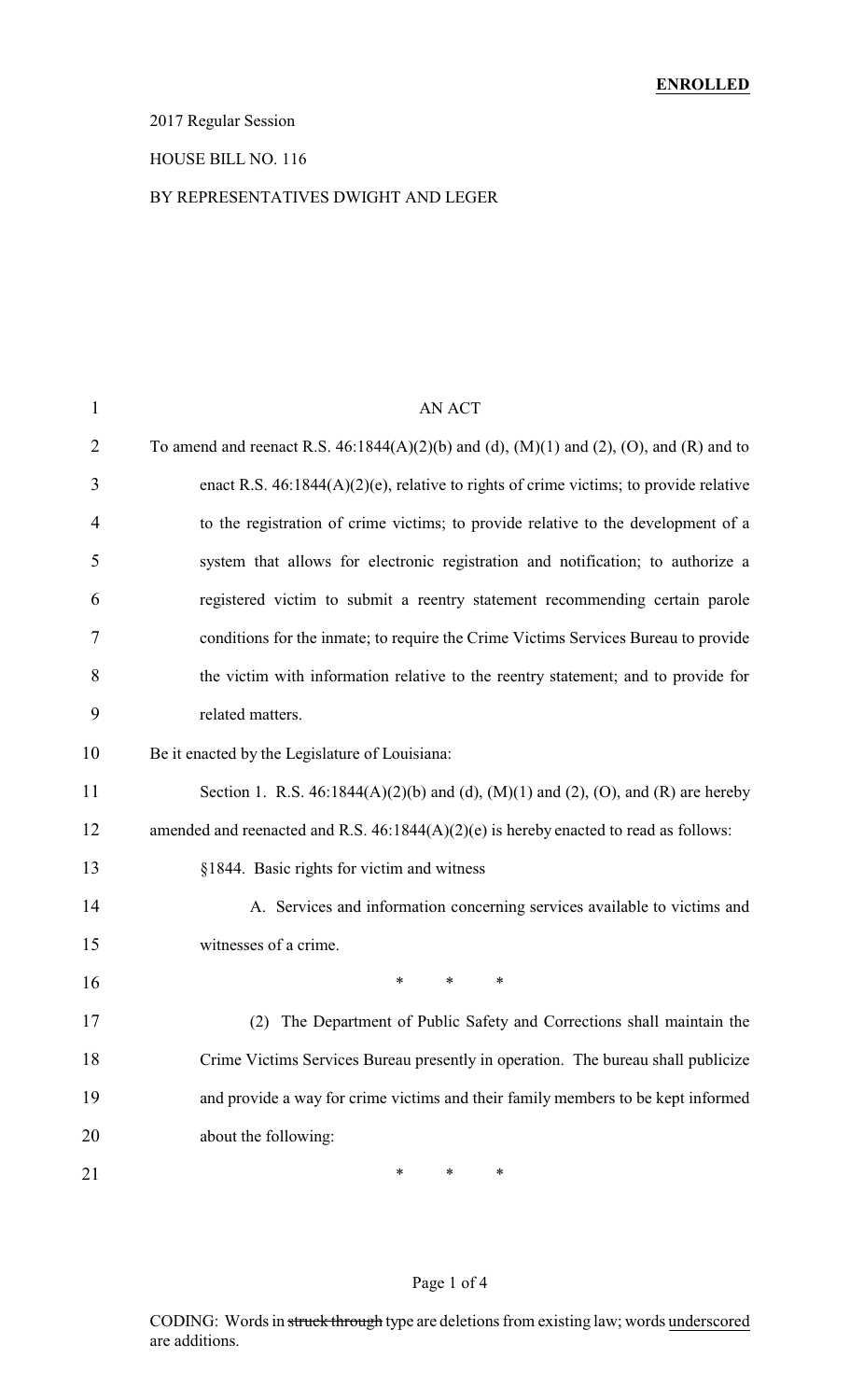| $\mathbf{1}$   | (b) Parole board Committee on parole or pardon board hearings or other                    |
|----------------|-------------------------------------------------------------------------------------------|
| $\overline{2}$ | release hearings.                                                                         |
| 3              | $\ast$<br>*<br>∗                                                                          |
| 4              | (d) Beginning August 1, 2018, information regarding the process by which                  |
| 5              | a victim may provide a reentry statement to request that the inmate be subject to         |
| 6              | certain proximity or contact restrictions as part of the inmate's parole conditions, if   |
| 7              | the inmate appeared before the committee on parole and was granted parole by the          |
| 8              | committee, and information on the availability of assistance to the victim in             |
| 9              | completing the reentry statement.                                                         |
| 10             | (e) Inquiries concerning the department's policies and programs for inmates.              |
| 11             | $\ast$<br>$\ast$<br>*                                                                     |
| 12             | M. Victims' right to seek restitution.                                                    |
| 13             | (1) If the defendant is found guilty, the court or committee on parole board              |
| 14             | shall require the defendant to pay restitution to the appropriate party in an amount      |
| 15             | and manner determined by the court. In addition, the court or committee on parole         |
| 16             | board may require the defendant to perform community service work in an amount            |
| 17             | and according to a schedule determined by the court.                                      |
| 18             | (2) One of the conditions of work release shall be a requirement that an                  |
| 19             | inmate pay from his earnings all restitution ordered by the court or the committee on     |
| 20             | parole board. Even if no restitution has been ordered, the sheriff or director of the     |
| 21             | program shall have the right to require payment of restitution as a condition of work     |
| 22             | release.                                                                                  |
| 23             | $\ast$<br>*<br>∗                                                                          |
| 24             | O. Notification of pardon or parole.                                                      |
| 25             | The Board of Pardons or the Board of Parole committee on parole,<br>(1)                   |
| 26             | respectively, shall notify the victim or the victim's family and the appropriate district |
| 27             | attorney that a hearing has been set for the person convicted of the crime against the    |
| 28             | victim. The victim or victim's family shall have the right to make written and oral       |
| 29             | statements as to the impact of the crime at any hearing before either the board or        |
| 30             | committee and to rebut any statements or evidence introduced by the inmate or             |

# Page 2 of 4

CODING: Words in struck through type are deletions from existing law; words underscored are additions.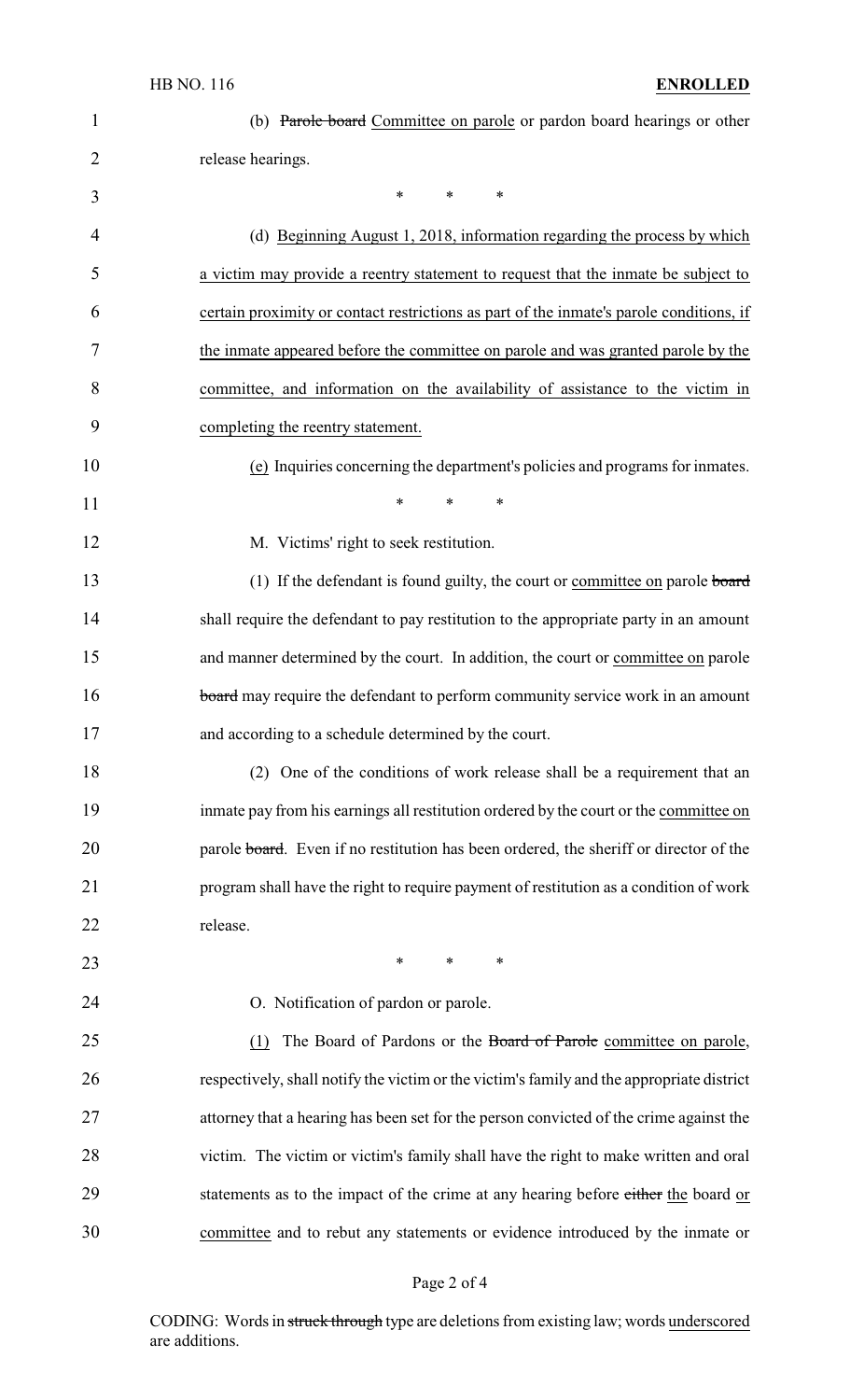| $\mathbf{1}$   | defendant. The victim or the victim's family, a victim advocacy group, and the        |
|----------------|---------------------------------------------------------------------------------------|
| $\overline{2}$ | district attorney or his representative may also appear before either the board or    |
| 3              | committee in person or by means of telephone communication from the office of the     |
| 4              | local district attorney.                                                              |
| 5              | (2) Beginning August 1, 2018, when an inmate in physical custody is within            |
| 6              | three months of his earliest projected release date, a registered victim may contact  |
| 7              | the Crime Victim Services Bureau to submit a reentry statement to the committee on    |
| 8              | parole requesting that the inmate be subject to certain proximity or contact          |
| 9              | restrictions, as part of the inmate's parole conditions, that the victim believes are |
| 10             | necessary for the victim's protection. The committee on parole may consider the       |
| 11             | victim's reentry statement only for the purpose of determining the inmate's parole    |
| 12             | conditions and not for the purpose of determining whether to order the release of the |
| 13             | inmate on parole. A victim's reentry statement is not binding on the committee on     |
| 14             | parole, but shall be considered in concert with other relevant information when       |
| 15             | setting parole conditions. The provisions of this Paragraph apply only to those       |
| 16             | persons who are to appear at a hearing before the committee on parole to determine    |
| 17             | whether the person should be granted parole.                                          |
| 18             | $\ast$<br>$\ast$<br>∗                                                                 |

R. Preparation of victim notice and registration forms.

20 (1) The Louisiana Commission on Law Enforcement and Administration of Criminal Justice shall cause to be promulgated uniform victim notice and registration forms which outline and explain the rights and services established by this Chapter. This information shall be updated as necessary. The costs of developing the victim notice and registration form shall be funded by the Louisiana Commission on Law Enforcement and Administration of Criminal Justice.

 (2) To the extent that funding is available for such purposes, the Louisiana Commission on Law Enforcement and Administration of Criminal Justice shall develop and provide, by August 1, 2018, a system by which an agency may choose